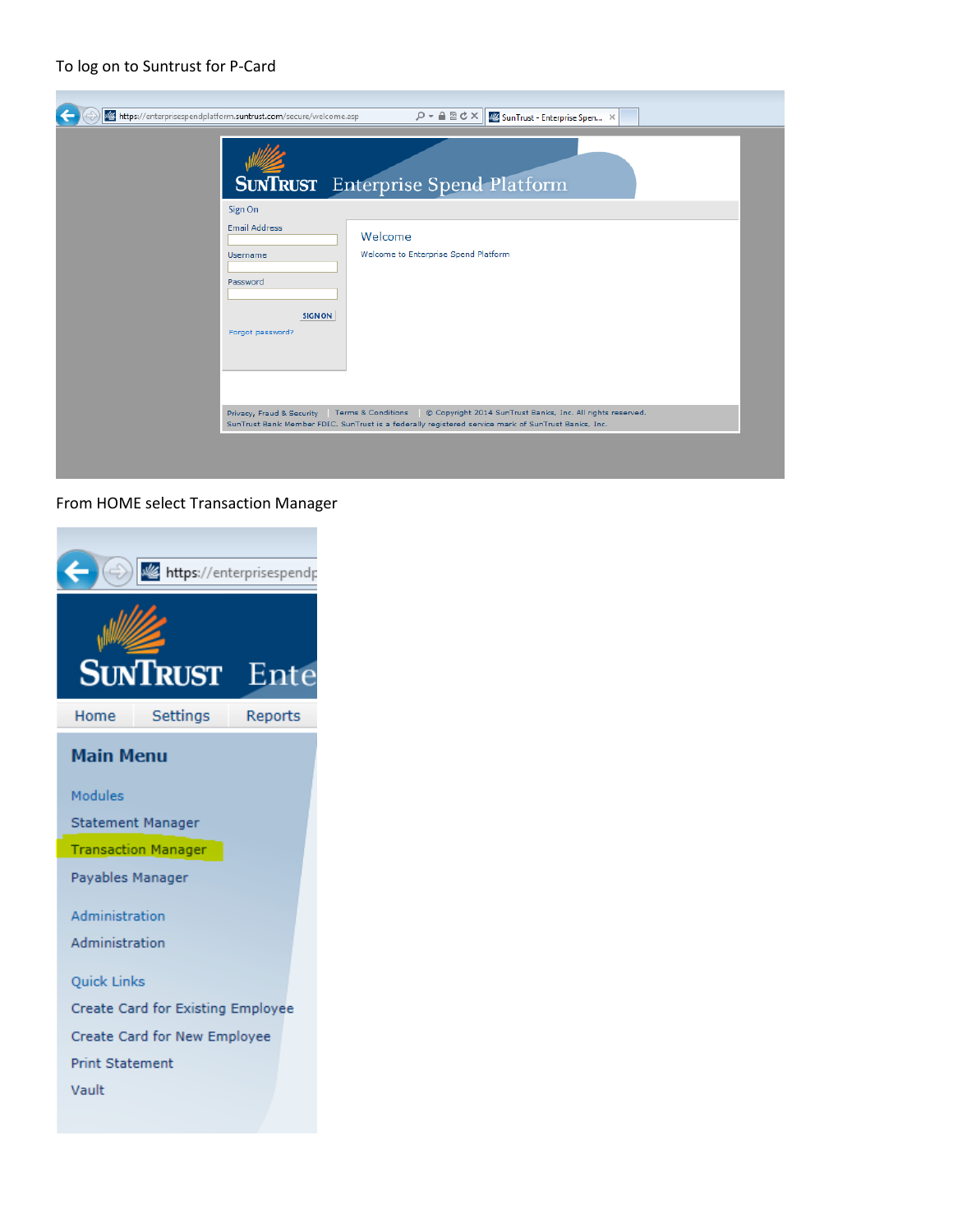## You will see your "Assigned" under Delegated Accounts



You will be brought to a screen that has items requiring attention. Click the red X to the right of the amount for the charge that you are coding.

|                                                                                | https://enterprisespendplatform.suntrust.com/main/homepage.asp<br>$Q - \triangle$ $\triangle$ $\triangle$ $\triangle$ $\times$<br>Enterprise Spend Platform<br>$\times$ |
|--------------------------------------------------------------------------------|-------------------------------------------------------------------------------------------------------------------------------------------------------------------------|
|                                                                                |                                                                                                                                                                         |
|                                                                                | <b>SUNTRUST</b> Enterprise Spend Platform                                                                                                                               |
| <b>Settings</b><br><b>Reports</b><br>Home                                      | Help<br>Logoff                                                                                                                                                          |
| <b>Account Statements</b><br><b>Items Requiring Attention</b>                  | <b>Items Requiring Attention</b><br>06/28/2014 to 07/27/2014                                                                                                            |
| SunTrust - MasterCard<br>Purchasing (0015) - 07/27/2014                        | <b>Delegated Accounts - Susan Carver</b><br><b>Previous Next</b>                                                                                                        |
| Corporate (0010) - 08/27/2014                                                  | <b>Account Issuer</b><br>Cardholder Name Card Tran Date<br>Amount Tax Amount Incl<br><b>Account Name</b><br>Post Date<br>Supplier                                       |
| Corporate (0010) - 07/27/2014                                                  | 50.35 $(X)$<br>07/13/2014 07/15/2014<br><b>ISunTrust - MasterCard</b><br>0.00                                                                                           |
| Corporate (0010) - 06/27/2014                                                  | 07/18/2014 07/21/2014<br>995.00 (X) (!)<br>SunTrust - MasterCard<br>0.00                                                                                                |
| <b>Susan Carver</b><br>SunTrust - MasterCard<br>Purchasing (3991) - 07/27/2014 |                                                                                                                                                                         |
| <b>Print Statement</b>                                                         |                                                                                                                                                                         |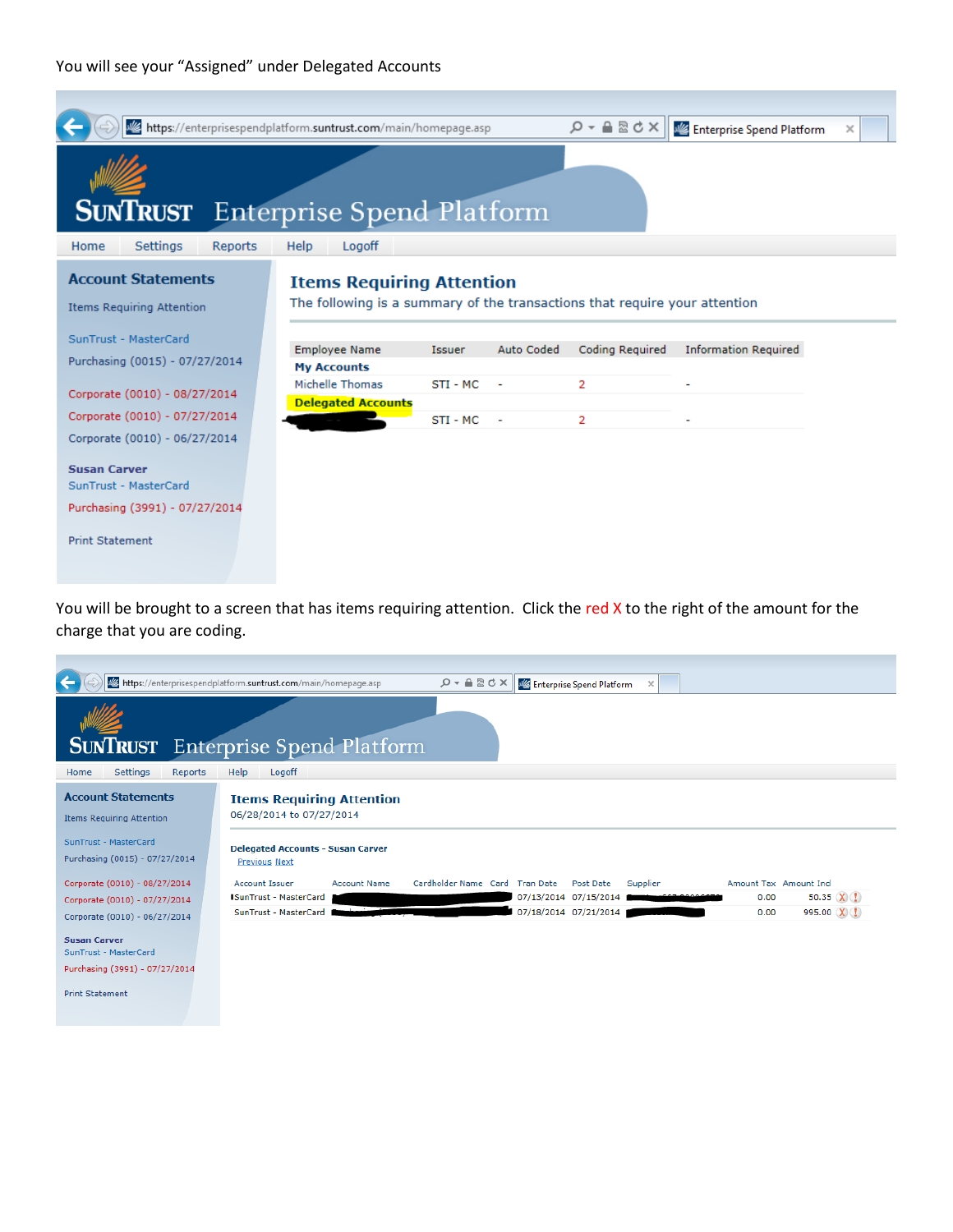This is where you identify the Cost strip you want to assign to the charge. Each component must be selected individually (i.e. FUND, FUNCTION, etc…) The first time you access this you will have to search for each value. See below..

|                             | Transaction - Windows Internet Explorer                      |                         |                         |          |                         |                                                       |              |                                                                                                                      |          |                      |                                           |         |         | $\qquad \qquad \Box$             | $\mathbb{G}^1$<br>$\Sigma\!3$ |
|-----------------------------|--------------------------------------------------------------|-------------------------|-------------------------|----------|-------------------------|-------------------------------------------------------|--------------|----------------------------------------------------------------------------------------------------------------------|----------|----------------------|-------------------------------------------|---------|---------|----------------------------------|-------------------------------|
|                             |                                                              |                         |                         |          |                         |                                                       |              | https://enterprisespendplatform.suntrust.com/main/Transaction_I.asp?transaction_ref=H21720140716kibihltvb&paqe=&wf=w |          |                      |                                           |         |         |                                  | $A \nvert R$                  |
|                             | <b>Transaction: Details</b>                                  |                         |                         |          |                         |                                                       |              |                                                                                                                      |          |                      |                                           |         |         | <b>Print Transaction Summary</b> |                               |
| <b>Purchase:</b><br>Amount: | 07/13/2014<br>\$50.35 USD<br>Racetrac667 00006676, Ft Pierce |                         |                         |          |                         |                                                       |              |                                                                                                                      |          |                      |                                           |         |         |                                  |                               |
| Summary                     | Coding                                                       | Approval                |                         |          |                         |                                                       |              |                                                                                                                      |          |                      |                                           |         |         |                                  |                               |
| Fund                        |                                                              | Expense                 |                         | Function |                         | Exp Obj                                               |              | Facility                                                                                                             | Project  |                      | Sub Project                               | Program |         | Amount Incl                      | Tax                           |
| Line $1 \boxplus$           |                                                              | $\checkmark$            | $\vee$                  |          | $\overline{\mathbf{v}}$ |                                                       | M            | M                                                                                                                    |          | $\mathbf{v}$         | $\checkmark$                              |         | ×       | 50.35                            | 0.00                          |
| Line 2                      | M                                                            |                         | $\mathbf{\mathsf{v}}$   |          | $\checkmark$            |                                                       | M            | $\vee$                                                                                                               |          | $\boldsymbol{\vee}$  | M                                         |         | M       |                                  |                               |
| Line 3                      |                                                              | $\checkmark$            | $\checkmark$            |          | M                       |                                                       | M            | $\overline{\mathsf{v}}$                                                                                              |          | $\checkmark$         | $\sim$                                    |         | Y       |                                  |                               |
| Line 4                      |                                                              | $\overline{\mathsf{v}}$ | $\overline{\mathsf{v}}$ |          | $\overline{\mathbf{v}}$ |                                                       | $\checkmark$ | M                                                                                                                    |          | $\blacktriangledown$ | $\blacktriangledown$                      |         | M       |                                  |                               |
| More                        |                                                              |                         |                         |          |                         |                                                       |              |                                                                                                                      |          |                      |                                           |         | Balance | 0.00                             | 0.00                          |
|                             |                                                              |                         |                         | Notes    |                         | Supplier Information<br>Purchase Racetrac667 00006676 |              |                                                                                                                      | Receipt? | ⊽<br>$\mathbb{X}$    | Disputed<br>A.<br>$\overline{\nabla}$     |         |         |                                  |                               |
|                             |                                                              |                         |                         |          |                         |                                                       |              |                                                                                                                      |          |                      | $\hat{\overline{\phantom{a}}\phantom{a}}$ |         |         |                                  |                               |

Click the Drop down and you will see Search. Click Search

| Transaction - Windows Internet Explorer                                                     |
|---------------------------------------------------------------------------------------------|
| https://enterprisespendplatform.suntrust.com/main/Transaction_l.asp?transaction_ref=H217201 |

Close Reset

## **Transaction: Details**

| <b>Purchase:</b> | 07/13/2014                      |
|------------------|---------------------------------|
| Amount:          | \$50.35 USD                     |
|                  | Racetrac667 00006676, Ft Pierce |

| Summary             | Coding<br>Approval |                 |                      |
|---------------------|--------------------|-----------------|----------------------|
| Fund                | Expense            | <b>Function</b> | Exp Obj              |
| Line $1 \n\boxplus$ | v                  | v               | $\checkmark$         |
| Line 2              | v                  | v               | v                    |
| [Search]<br>Line 3  | v                  | v               | v                    |
| Line 4              | v                  | v               | v                    |
| More                |                    |                 |                      |
|                     |                    |                 |                      |
|                     |                    |                 | Supplier Information |

Purchase Racetrac667 000

 $Save$ 

If you select ALL for Valid Codes and click SEARCH then all available codes will be presented and you can select the correct code. If you click on the RIGHT ARROW it will add this item to your favorites and you won't have to search for it